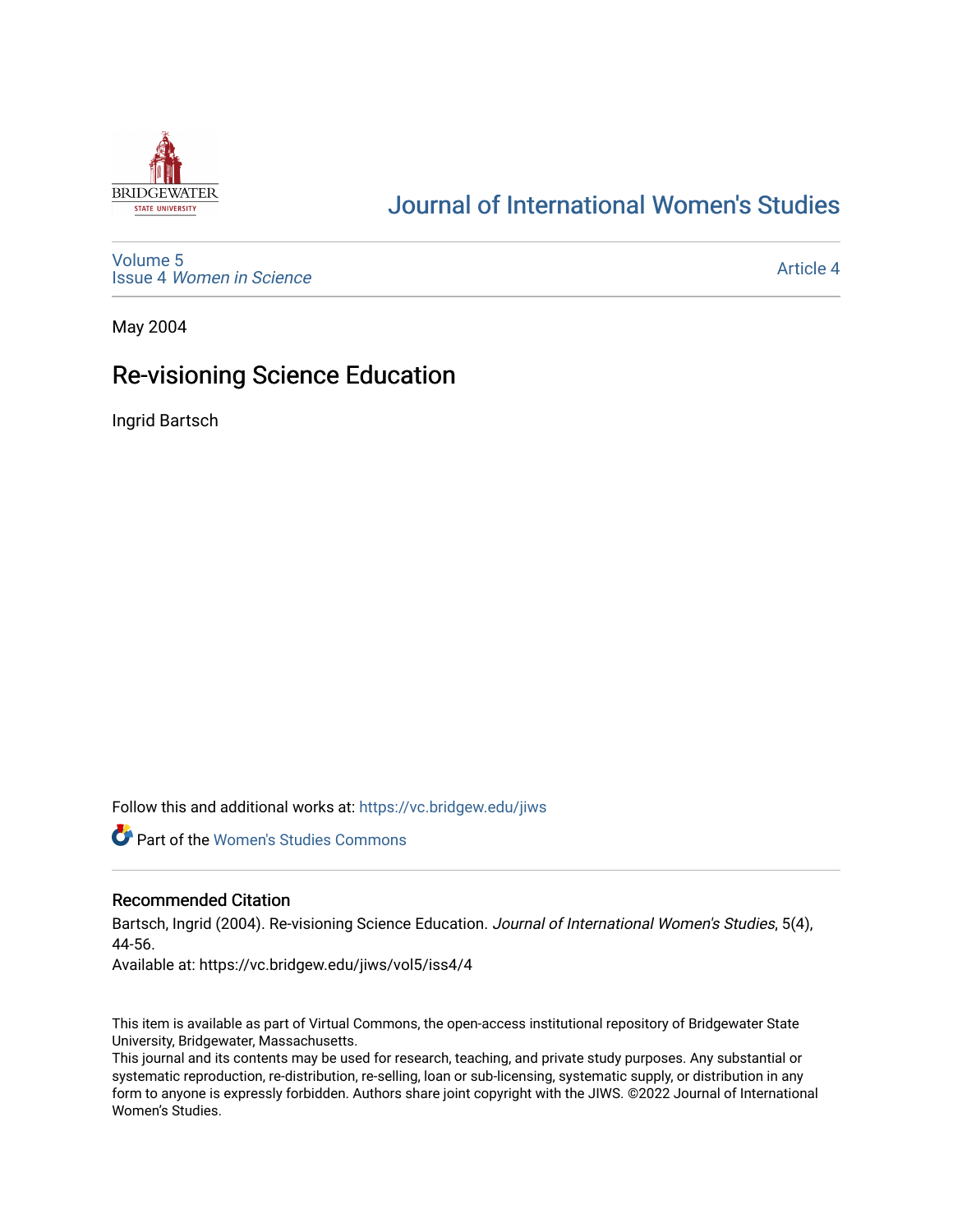This journal and its contents may be used for research, teaching and private study purposes. Any substantial or This journal and its contents may be aged for research, reacting and private study parposes. Any substantial or<br>systematic reproduction, re-distribution, Fe-selling, 1690 by the ensing, systematic supply or distribution in to anyone is expressly forbidden. ©2004 Journal of International Women's Studies.

#### **Re-visioning Science Education**

By Ingrid Bartsch<sup>[1](#page-13-0)</sup>

#### **Abstract**

Science education is crucial for shaping the culture of science and its practitioners. Boundaries currently limit ties between natural and social science education structures, exposing the public to a one-dimensional science and its possible ramifications. Believing this to be a "crisis," I explore a variety of approaches to re-visioning science education and the ensuing forms of resistance that these face. In addition, a more personal accounting of my experience with trying to integrate social and cultural issues into the education of scientists allows me to explore the forms of resistance I faced; bridge the gap between theory and practice; and locate more effective ways of re-visioning science education.

*Key Words:* science education, interdisciplinarity, resistance

#### **Introduction:**

In *The Structures of Scientific Revolution* (1962, 1970), Thomas Kuhn set the stage for many social studies and feminist analyses of science (Keller 1998) which question not only the practice of science but also the acculturation of both basic and applied scientists. His classic exploration of the growth of science demonstrated how science should progress and change as new findings and discoveries are made in any field of science that affects one's own subdiscipline. This might be considered analogous to adaptations within and between populations, considered community interactions, which allow them to survive rather than perish. At present, the scientific community does not appear to be "self-correcting" as Kuhn claimed a community in crisis would be. While much of the science community does not see a crisis, feminists, among others, have; and, they have actively examined the nature and culture of science in an effort to resolve this crisis. Critics of science argue that the "objective" and "value-free" structure that science claims, and which Kuhn acknowledges must be present, is far from objective and value-free. Moreover, many feminist scholars proclaim that normalized masculine rationality and exclusionary practices within science serve to reinforce the hidden dimensions of science communities that lack objectivity and valueneutrality (Harding 1991; Keller 1985).

Parallel to these epistemological critiques are questions about the nature of science education. Whom do we teach? What do we teach? How do we teach? Recently, science professionals—19 men, 1 woman—focused on how to prepare graduate students for specific employment opportunities outside of academia, but masked the importance of these very fundamental questions (Committee on Science, Engineering and Public Policy 1995—CSEPP). Similarly, many students never consider that the process of conducting research (What do we study? How do we study it?) is a uniquely human experience that can have very clear political motives.

In contrast to the CSEPP, the National Research Council (NRC) and the National Science Foundation (NSF) have questioned science education. In particular, they have called for broader training and a greater balance between research and teaching for scientists in an effort to "democratize" science (Barr & Birke 1998; Bloom 1997; Petersen 1996). According to Barr and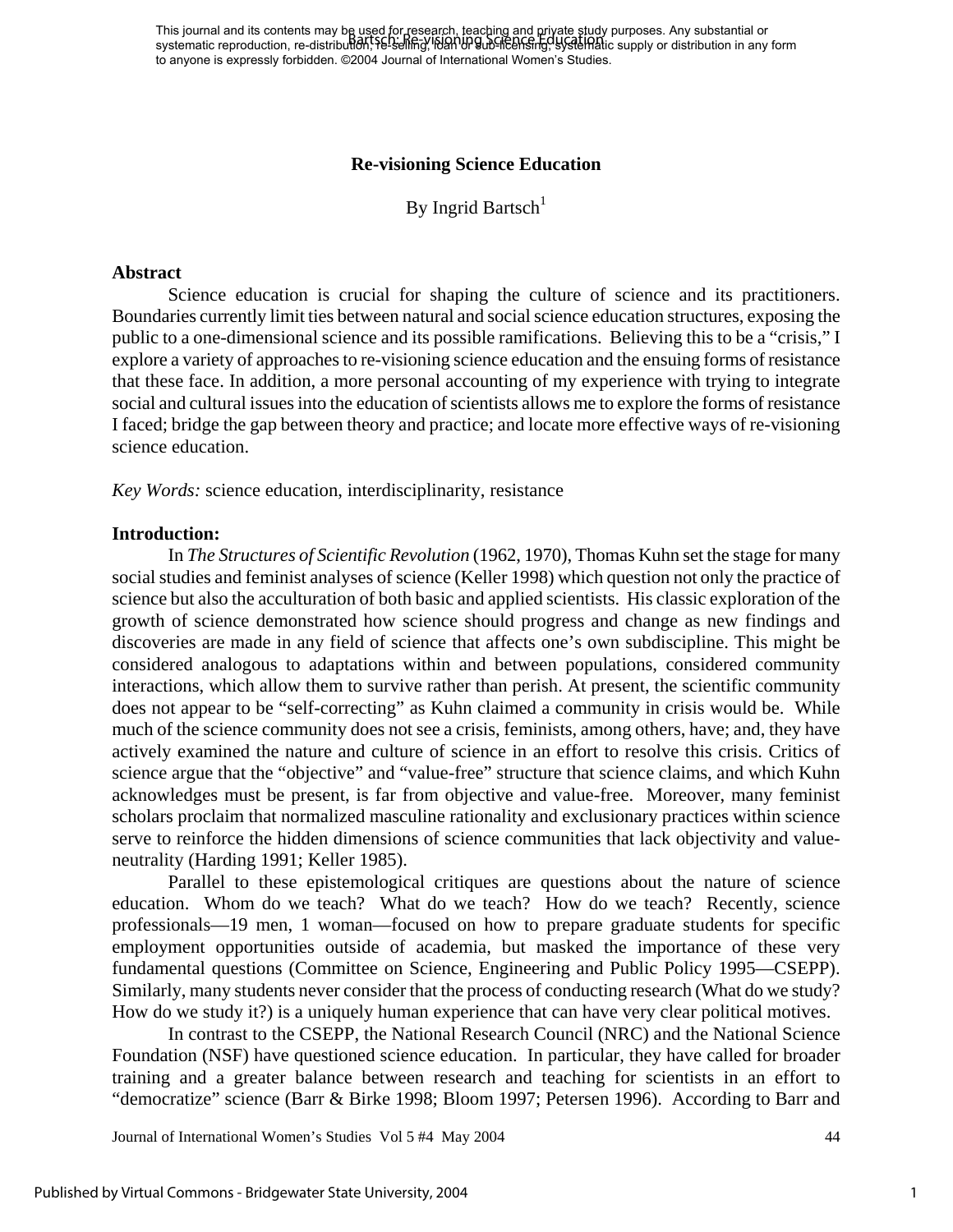Birke (1998), such a democratization of science means awakening the scientific community to its own context-bound assumptions and values (e.g., white, heterosexual, masculine, capitalist), hoping to challenge and expand what is accepted and taught as "science."

Science education is crucial to shaping, and possibly reconfiguring, the culture of science and its practitioners. Currently, science education is centered on the learning of facts, theories and procedures that are "…separated from conceptual understandings and decontextualized from their social, historical, cultural and political contexts." (Barton, 1998:13). Moreover, scientific knowledge is developed, and taught, within a positivist tradition where conventional relationships between teacher and student, and between scientist and non-scientist, are built using hierarchical power structures. Students also experience science as a culture, i.e. norms, beliefs, and methods of reasoning and communicating, although they may not recognize the acculturation as fundamentally different from that of other disciplines.

Feminist studies of science education have provided a site for examining the pedagogical features of science education. Some studies focus on developing innovative classroom techniques such as collaborative and participatory learning (Mayberry & Rees 1999). Ultimately, these techniques should provide instructors and students with an appreciation for situated knowledge and learning that values personal experience, encouragement of social understanding and activism, and development of critical thinking and open-mindedness. Although these concepts are familiar in women's studies, science educators are less likely "…to acknowledge [their] potential to transform the traditional conceptualizations of scientific thought that fail to acknowledge the role of culture in the production, dissemination, and utilization of scientific knowledge."(Mayberry & Rees 1997). Incorporating cultural and historical context into natural science curricula, preferably into the core courses, would clearly alter the education of natural scientists.

Thus, there is a need to re-vision the boundaries that currently preclude ties between natural and social science education, where constructivist practices are more widely accepted. Re-visioning involves creating interfaces that are more fluid, questioning the practices that maintain the boundaries, and allowing individuals to engage in interdisciplinary work that is valued rather than marginalized. However, such re-visioning often faces strong resistance from within the scientific and, indeed, the academic community. The resistance is partly a response to change and to the unknown, since most scientists are specialists in their (sub)disciplines whose authority is difficult to question. Interdisciplinary programs (e.g. environmental studies) are seen as "less rigorous" rather than more challenging and are typically undermined by scientists. Finally, there is also resistance to considering science as exclusionary because scientists argue that it is objective and that identity plays no role.

In this paper, I explore the boundaries between natural and social science education by analyzing both the forms and processes of resistance I have observed from within my institution. This manuscript is a theoretical argument, complemented by personal experience from two different disciplines (biology and women's studies), that lends insight that might help to change science education.

This work begins with a brief statement about what science students and professionals have had to say about science education. Within this section I address the notion of scientific method as objective and truth-producing. Next, I focus on resistance to change in science education and examine the ways in which the status quo has been maintained. Finally, I present my experience with crossing disciplines and, in keeping with a feminist perspective, include these experiences as

Journal of International Women's Studies Vol 5 #4 May 2004 45

2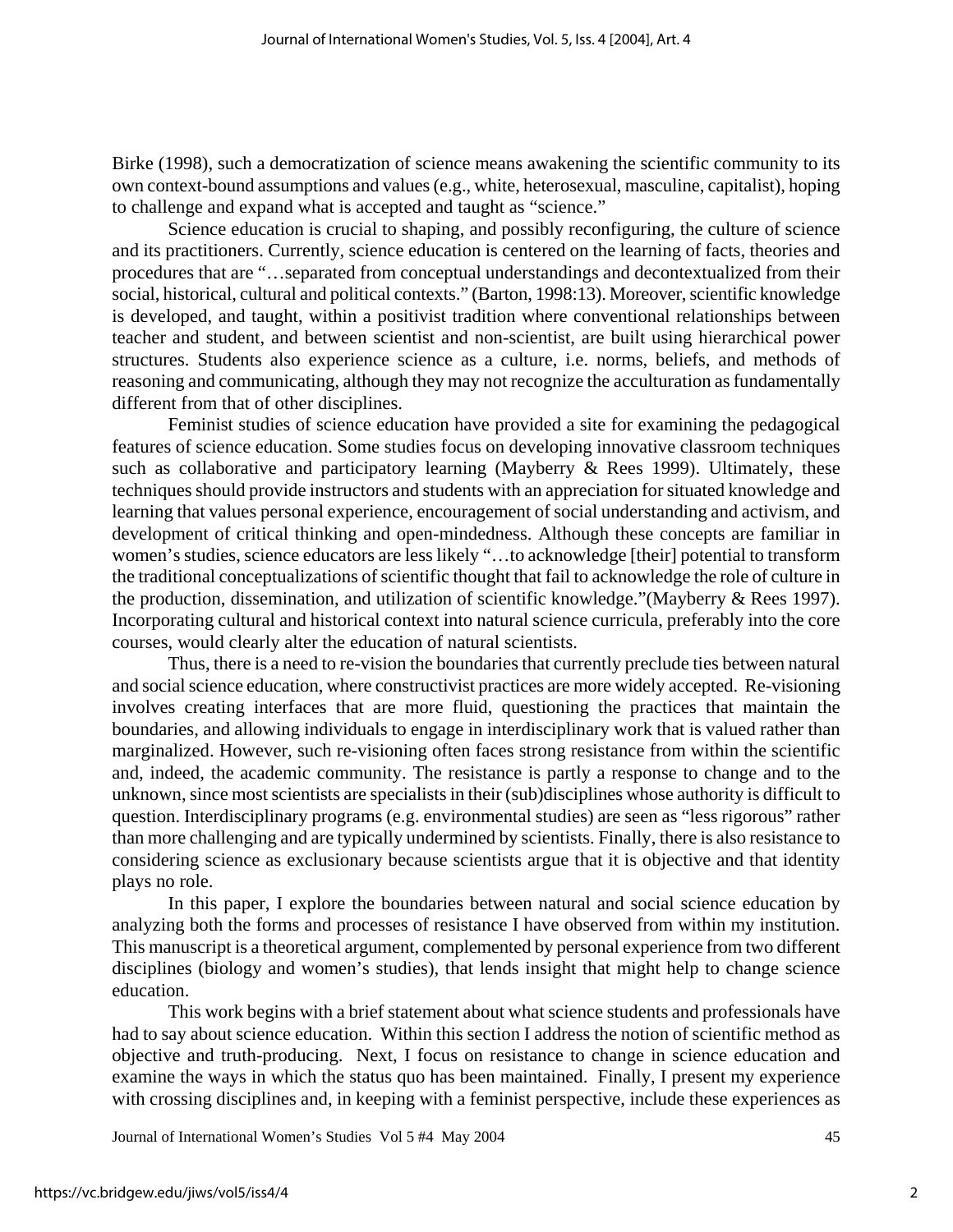data to support the theoretical statements.

#### **Breaking Down Myths of Scientific Objectivity and Truth**

Science content must be embedded in a variety of curriculum patterns that are developmentally appropriate, interesting, and relevant to students' lives (National Research Council, National Science Education Standards, 1996: 212).

The training and education of natural and applied scientists, doctors and engineers, has come under intense scrutiny in recent years. One concern is that pre-college teachers are not training students in science courses to think, but rather to accept the authority of a text. Another concern is the high attrition rates of science majors. Fueled by negative experiences in freshman college science courses, 54% of science and engineering majors surveyed said they chose to pursue another field of study (Seymour & Hewitt 1994). In particular, they noted that negative pedagogical and peer group experiences were important influences in their decision to switch to another major. One Hispanic male "switcher" summed up his thoughts this way:

There's no room for discussion or theory. You just take notes and this is the way something is. There are no different viewpoints.... I found the lack of any kind of human quality very boring (Seymour & Hewitt 1994: 250).

Students in Seymour and Hewitt's confidential survey have not been the only students to express their frustrations. Biology students at the University of California at San Francisco have verbalized their angst over their education, which they have called "one-dimensional" (Bloom 1997: 907). While some students are aware of problems with their science education, many are not. For every student who complains about and/or leaves the sciences, many remain and become indoctrinated into a science culture that is largely operated under a (mis)guided sense of cultural objectivity and absolute fact. This indoctrination produces among its members a sense of superiority and elitism based on the general perception that objective fact-finding and knowledge production reveals truth (often with a capital T). Belief in this "Truth," tends to rule out alternatives and often alternatives cannot even be envisioned.

In the case of science education, "Truth" production can omit or marginalize issues and individuals who may not fit within the norms of what should be included in a science course and how this information should be presented. Omission or marginalization results in issues and people being left unaccounted for within science. Additionally, specialists are taught to remember facts, but often not educated on how their actions affect other organisms, including people. In what may seem to be an extreme example, natural scientists and physicians often create information about groups of people in the absence of social awareness and, historically, this has fueled social problems related to race, class and gender. As a case in point, Cuvier, Darwin, and Lyell, all leading natural scientists of the nineteenth century, were instrumental in shaping the ways that human "norms" were established. Normalizing and upholding some characteristics as superior (e.g., whiteness, masculinity) made it possible to place certain groups of people in other, subordinate categories based on culturally constructed identities of race, class and gender. However, the constructions were promoted and accepted as scientific fact because of who the founders were and not necessarily because of the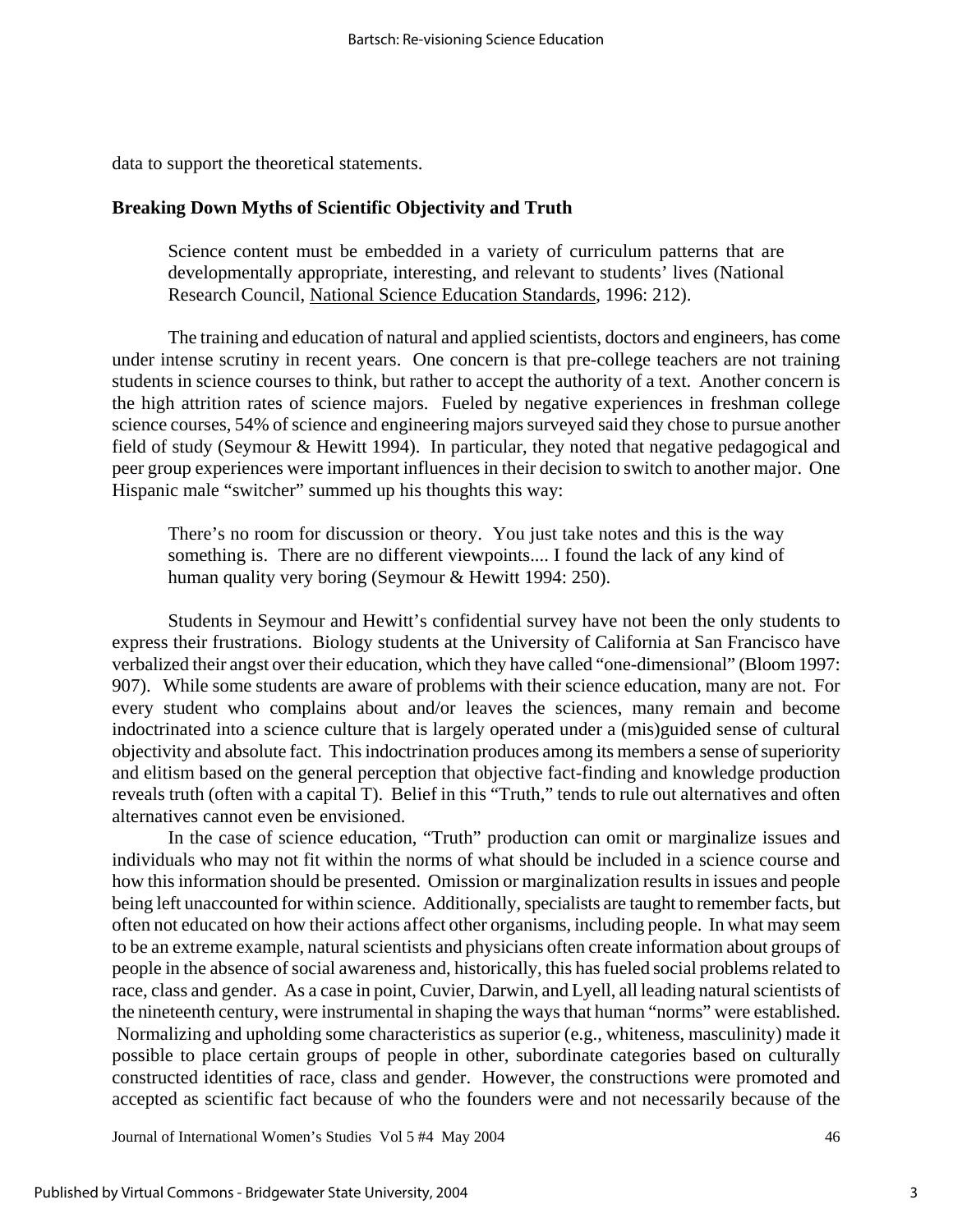accuracy (or adequacy) of the constructs.

If social problems and inadequate health care result from a one-dimensional structure of science education, and the NSF and NRC have called for change, how has the issue been addressed within higher education? In the academy, where we pride ourselves in being open-minded, we may only be reinforcing the problem. Academic institutions, by and large, perpetuate cultural myths. Institutionally, we assign authority in a hierarchical manner where moving up the ranks of authority necessitates our passing through a variety of tunnels that are—structurally, categorically and culturally—easier for some than for others. Additionally, we uphold a strict patriarchal model when we teach in classrooms with seats bolted in place and students facing "the podium of knowledge." This type of classroom makes pedagogical change such as student-centered discussions, instead of lectures that are mostly authoritative, very difficult if not nearly impossible.

Moreover, a hierarchical ordering of disciplines is maintained, with the "real" and "hard" sciences at the top and all else falling short to one degree or another. Evidence for this can be viewed on nearly any college or university campus, most noticeably in the greater space, budgets, salaries, and overall resources allocated to the natural sciences than to other disciplines. Furthermore, most "outstanding" universities are judged so because of their scholarship, which is measured by the number and dollar amounts of research grants held and most grants and dollar amounts secured come through the natural sciences. Additionally, most of these grants come from outside the academy, suggesting how strongly the public and private sectors support science. Grants are available for faculty in the non-natural sciences, but these grants are generally fewer in number with values significantly lower than what natural scientists receive. These very real economic disparities serve to accommodate the "...cultural authority of scientific knowledge and the political autonomy of science" (Lafollette 1998: 7). The perceived superiority of science is also evident from the perspective of students, many of who resist taking natural science courses (because they are too hard) or assume that social science classes are easy because social science is just opinion and a bunch of ideas.

The structure of the academy also encourages science faculty to view students as coming from particular age, race, and class backgrounds. Many have likely generated lecture and classroom materials based on the presumed white, middle-class, and male student body and, when confronted with difference in the classroom, continue to teach in the same way despite evidence that learning is more meaningful in constructivist, rather than positivist, environments (Mintzes et al. 1998). When the classroom diversifies and we have not adapted our teaching materials to relate to this diversification, those students who are "different" from the mainstream will likely suffer academically. Thus, we help perpetuate the hegemonic, scientific order of the academy.

#### **Challenging Science Education: Envisioning Change**

Many of the "norms" of the academy have been, and continue to be, challenged and changed for a host of reasons and in a variety of ways. Traditional meanings affiliated with academia, including a hierarchically rigid ladder of authority, have been contested as a result of a more diverse faculty (US Department of Education 2003). For example, the identity of "the professor" is shifting from those features associated with traditional white, male norms as more women and people of color receive doctoral degrees and join faculties. Additionally, more "non-traditional" students are seeking degrees, transforming campuses and classrooms into spaces that contain a wide variety of cultures, experiences, beliefs and practices that exist across the globe. This diversification, among

Journal of International Women's Studies Vol 5 #4 May 2004 47

4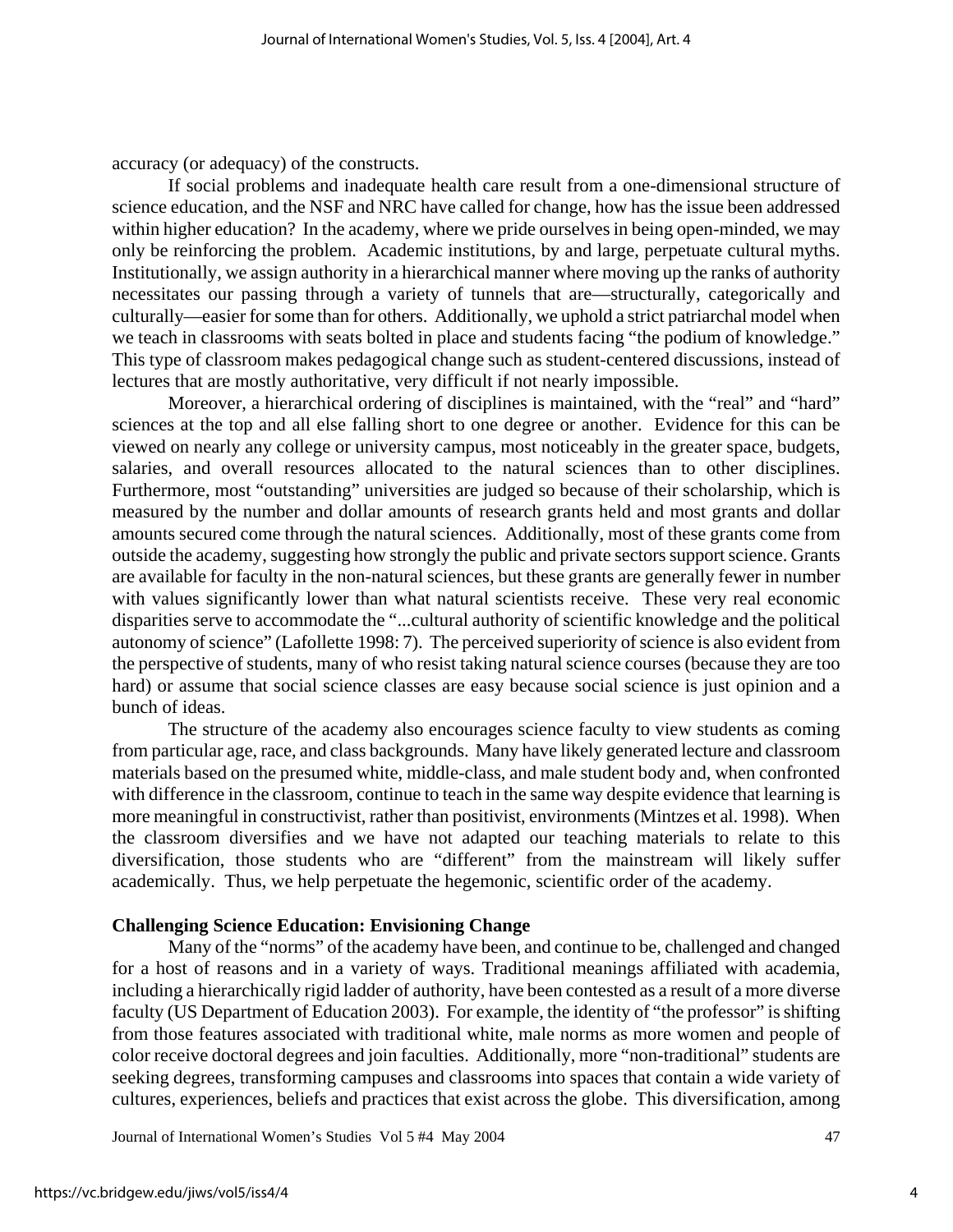faculty and student populations, will continue as so-called "minorities" begin to claim a numerical majority of the U.S. population. Finally, new technology has led to physical changes within academia. Classes are more like commodities as students can register for courses offered on one campus but attend the class from another, courtesy of a live video feed. Other changes that have, in part, resulted from advances in technology include WEB-based courses and courses on tape or video, which are multiplying at an amazing rate.

Many faculty and administrators support and encourage such changes as simply a response to the "natural" processes of diversification. However, the culture of science, including the education of scientists, has not always embraced diversity. Some feminists envision a less hierarchical, patriarchal and exclusionary model for science and science education, yet they do not always agree on the "cure" (Barton 1998; Haraway 1997; Harding 1991; Longino 1996; Rosser 1997; Shepherd 1993). For example, Shepherd (1993) proposes that science would become less biased if we appreciated female and male ways of describing and knowing the natural and social worlds around us. In turn, she believes that this would encourage more women and people of color to enter the sciences. Others have maintained that the model of modern science itself is problematic and that simply changing the composition of the scientists is not enough (Harding 1998; Keller 1985; Longino 1996). These scholars argue that we must address the social and cultural issues that exclude groups of people from these disciplines, thus, going beyond Shepherd's dichotomous model of how women and men think differently. Without such an investigation, they claim that change in the institution of science or the academy will never occur.

Although these are primarily theoretical answers, other feminist scholars have taken an applied stand to integrating social and cultural issues in science classes (Mayberry & Rees 1999; Rosser 1995).

Alternatively, we can attempt to draw natural scientists to the courses where they will be encouraged to think about social and cultural issues in relation to science. Entire programs, such as Science and Technology Studies (STS) have been created and are designed to promote and formalize interdisciplinarity. Although these programs provide some students insight into the social and cultural construction of science, it is unlikely that all science majors are required to take courses offered through these programs. Therefore, while a subset of students who are focused on receiving a Bachelor of Science degree will attain some awareness of the relationships between science and culture, the majority of scientists will remain in their disciplines of physics, biology and chemistry. In practice, however, this structuring marginalizes STS by placing them outside of the core science requirements. This further undermines the message and intent of interdisciplinarity.

 Above and beyond the difficulty of capturing science students in STS courses, I question the degree to which interdisciplinarity truly exists within STS and similar programs. The courses that make up the curriculum in many of these programs come from a variety of disciplines so perhaps they are, in reality, multidisciplinary. In order to be more interdisciplinary, one faculty might attempt to teach the same topic from multiple perspectives rather than from a single perspective. Such an approach can be risky. It requires leaving the comforts of our well-educated disciplinary perspectives to engage in new ways of thinking about and critiquing issues, including our own disciplines.

I have personal experience with this approach, hoping that my class entitled Women and Science (see below), will engage both natural science and social science students. It is offered as an "exit" course within the General Education requirements, so that students outside of Women's Studies (home to the instructor and course) can receive credit toward their degree, even if not toward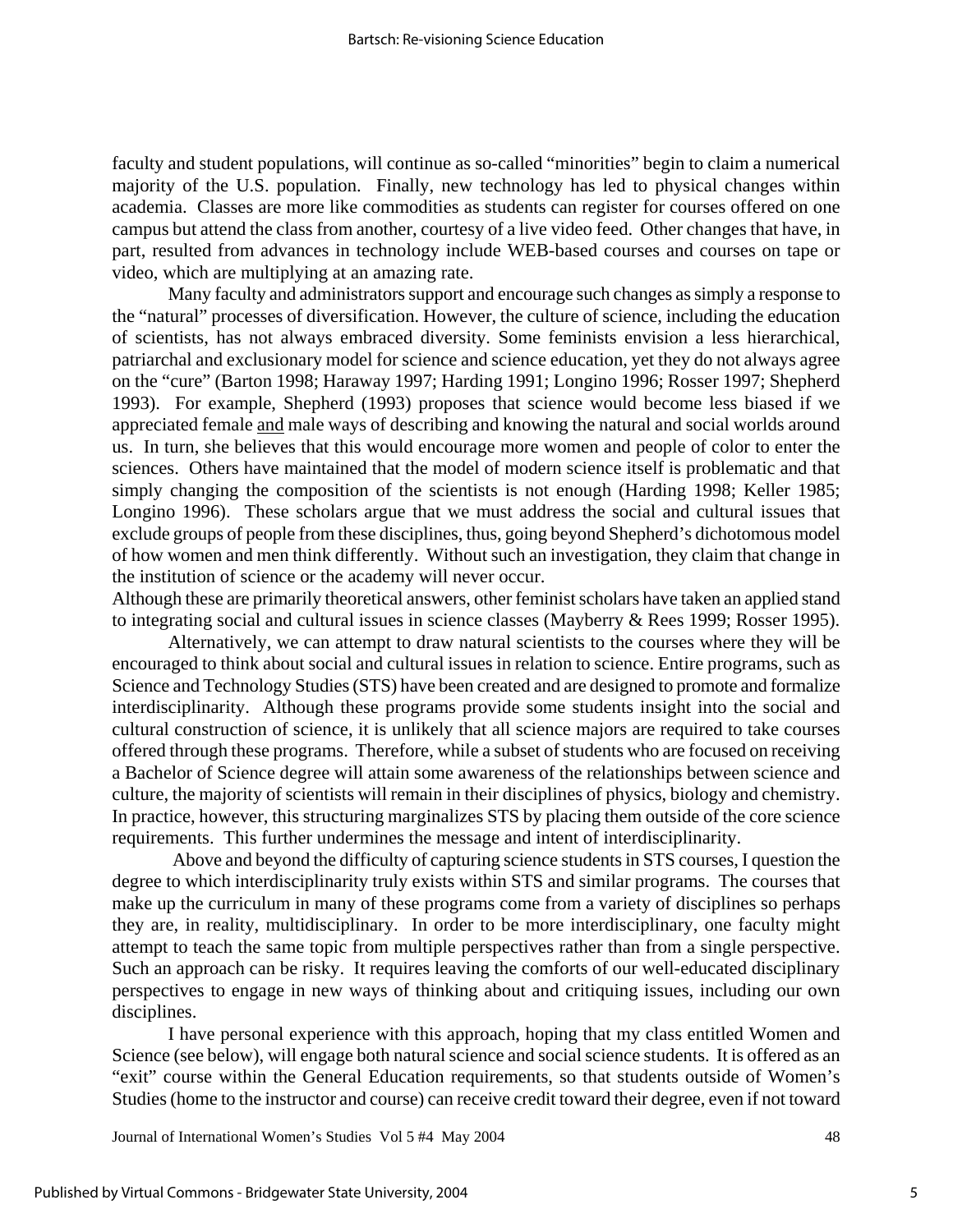their specific major. Exit courses are at a premium at my campus, so the course is appealing to students from a variety of majors although science majors tend to want a course on women in science - the distinction is important and will be addressed in the section about the course. Although students report that the class changes their perception of science, this approach has limited potential to affect science majors because the course is offered only once a year and is capped at 35-40 students.

Classes and programs can be sites for interdisciplinary approaches but collaborative research can also cross disciplines. Unfortunately, more often than not it is multidisciplinary and accomplished by faculty functioning within their own disciplines and bringing a piece to the whole project without necessarily knowing how their piece fits -- other than in an additive sense. However, just like living systems, such as human bodies, simply adding together the basic parts (i.e., cells) without integration produces nothing functional. That only is achieved by work that is collaborative and relational, by blending together several different perspectives (feminist, scientific and pedagogical), requiring an interdisciplinary analysis of the ways in which culture can be brought to the natural sciences.

While there is support for interdisciplinary work that brings disciplines together, there is also a powerful force of resistance that comes from multiple locations. Like many, I advocate for an interdisciplinary, inclusive and challenging atmosphere in academia. However, the reality of promoting such an atmosphere suggests that many oppose these changes, which leads to a few basic questions. First, why is it that universities are places where such enormous resistance to change occurs? Second, where does the resistance come from; what enables it? Third, how can we promote such change, more effectively, in ways that will be obvious to students, faculty and administrators? In order to address these questions, I consider the avenues through which resistance occurs.

## **Resisting Change: Maintaining the Status Quo**

The Academy includes a group of sub-disciplines, in both the natural and social sciences, which have traditionally been dominated by (white, heterosexual) men and by a patriarchal model for research and knowledge production. The scientific method, as it is called, produces "objective" knowledge with its systematic collection and analysis of data. This "objective" style of research confers a great deal of legitimacy, respect and power to those who employ it (e.g., practitioners of science). Indeed, the presumed objectivity of the scientific method can empower scientists and practitioners with grand support from the general population, such that any perceived threats of change are easily discarded. It has been demonstrated, however, that science does not necessitate objectivity, as the following shows.

Leading 19<sup>th</sup> century physician and craniologist Samuel Morton hypothesized that the skulls of white males were larger than the skulls of women and people of color. He then proposed, with no scientific justification, that the larger the skull the higher the intelligence. Thus, positive findings would demonstrate that whites were more intelligent than non-white. To "test" his hypothesis, which he ultimately confirmed, he "scientifically" and "systematically" measured the volumes of skulls from numerous races. Several years later, a scholar was studying Morton's work and discovered some problems with the raw data— all of which was published. While Morton's work was believed to be scientific, and therefore unbiased, he had actually misrepresented many races within the study. His Native American sample contained a disproportionately high number of smaller skulls while the Iroquois, who had larger skulls, were grossly under-represented. Furthermore, he included only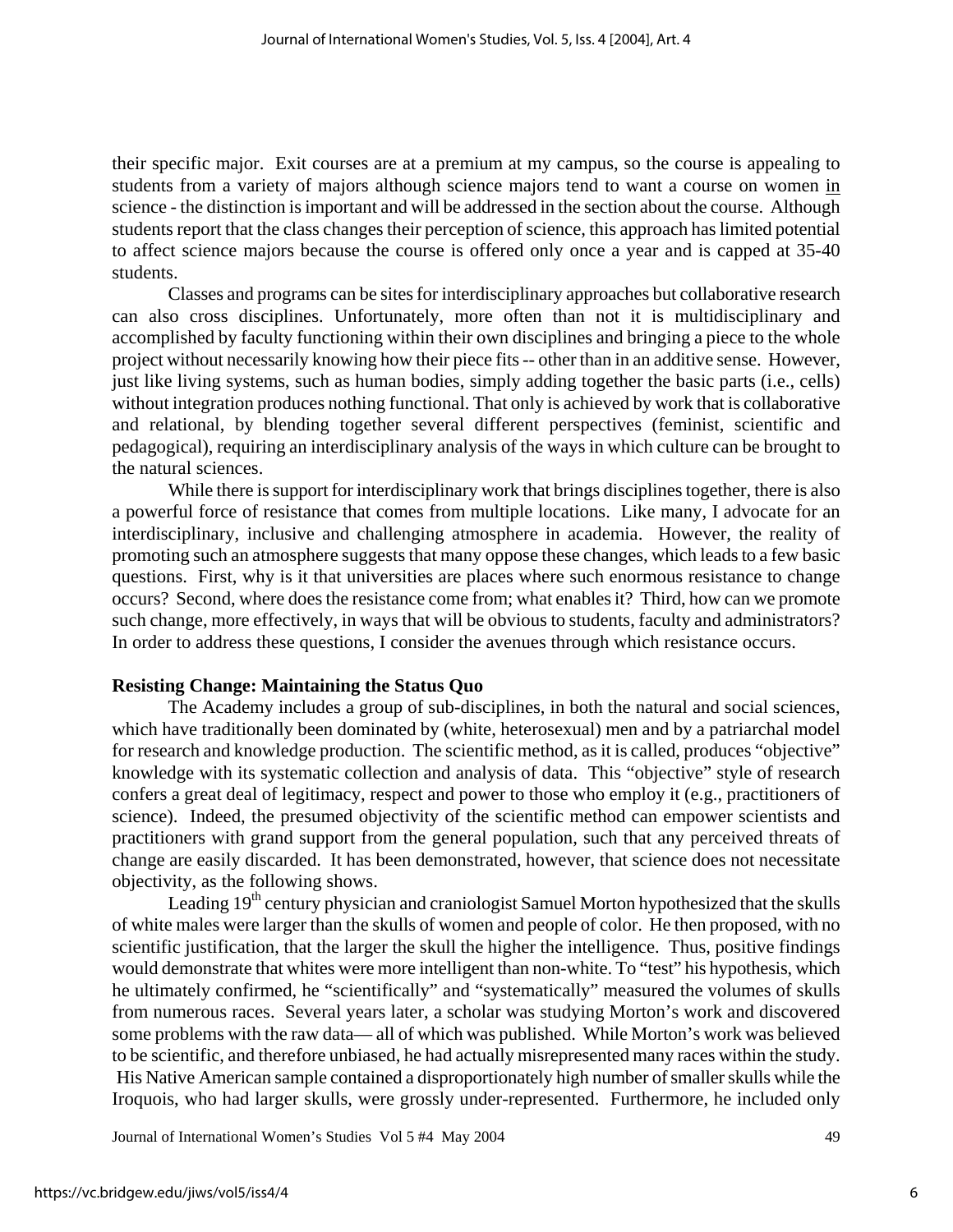three Hindu skulls in the sample of white skulls. Many more were available to him but all of the Hindu skulls were extremely small and would have lowered the overall score for the population of white skulls (Gould 1981). In other words, in order to prove his hypothesis, he manipulated the study and the data, a clear use of his subjective will.

Despite the revelation of similarly biased studies (Fausto-Sterling 1995; Tavris 1992), many have actively fought to maintain the current scientific model. Whether conscious or not, many of these resistors engage in a process of "Othering" (Fine 1993; hooks 1990). This process leads those in dominant positions to speak of Others as somehow deficient or fatally flawed. Figuratively and literally, the Others are pushed to the margins and homogenized in ways that allow differences within the marginalized group to be disregarded. At times, this speech even "annihilates, [or] erases" while creating and defining the Other in ways that reinforce and substantiate those in positions of dominance (Hall 1991; hooks 1990: 151). Regardless of the precise configuration it assumes, Othering preserves a system of domination and submission by marking the Other as separate from and inferior to those deemed "normal."

An example of Othering within science communities involves the preservation of a hierarchical ranking or model of its practitioners. For example, women who choose to become scientists are often viewed with suspicion and are often constructed as Others who are "naturally" different from men. This difference, some would say, makes women less capable in the science world. Women are often perceived to be "less serious" scholars than men because they have a womb, which can be defined as a "natural," female distraction that might/will pull them away from their "real," science work.

Also, women have been perceived to be less knowledgeable, rendering them open to more challenges (than men) by both women and men students (Kierstead, D'Agostino & Dill 1988). Additionally, women's research has been evaluated with more cynicism than articles by men have been. In fact, fewer papers are accepted for publication, and fewer and smaller grants are awarded to women researchers. Ironically, science articles published by women have a greater citation rate -- 24.4 per paper versus 14.4 for the men (Holden 1996).

Finally, women who choose to question and examine the scientific culture are Othered in a myriad of ways. For example, women who choose to teach science by adding "social" elements to the topic, and who are willing to talk about it, are criticized for including material that is "not related to science." Thus, these women are highlighted and defined as inferior scientists, and often hear about it when it comes time to be evaluated another. Rather than being commended for exploring the all-too-real connection between science and society, these scientists are marginalized (Fausto-Sterling 1997). Often, women who critique tradition science leave their discipline of choice and join other groups. While these alternative homes may be more open to new ways of doing science, traditional science communities also marginalize them. In turn, this reduces the scientists within these communities to an inferior status.

In these claims, and countless others like them, women are evaluated based on "biological destiny," and on their "naturally inferior mental abilities." In the face of such adversity and its cumulative impact on women (Schiebinger 1999; Wilson 1995) some have argued that we are asking the wrong question. Rather than asking why there are so few women in the natural sciences in specific, and academia in general, we should be asking how there can be any at all. As indicated earlier, many people who recognize the problems with science often leave, suggesting that science is less examined/critiqued and further isolated. And the question remains unanswered; how can the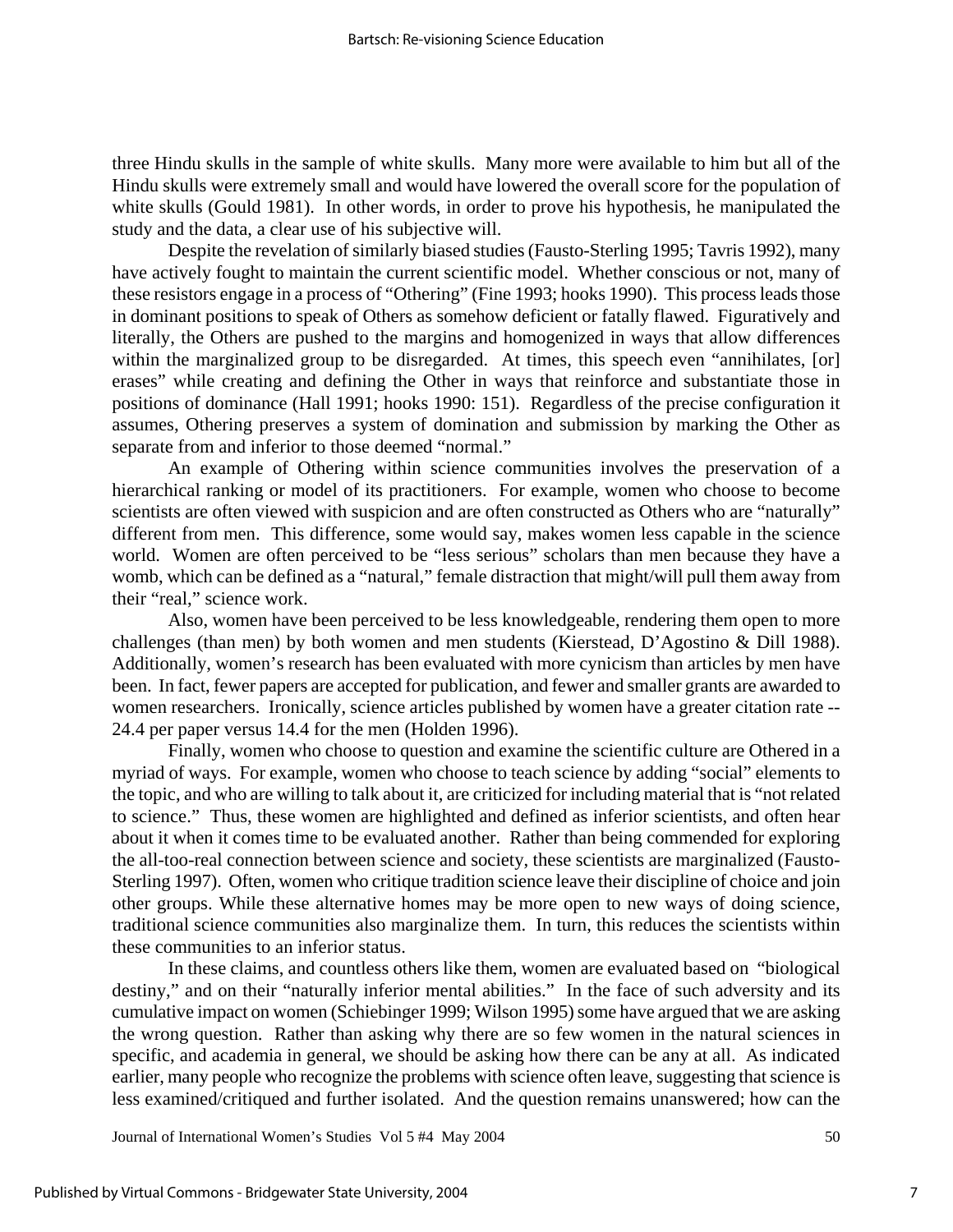rigid boundaries between the social and natural sciences be re-visioned?

In order to address this question, I turn to my own experiences with attempting to blur the boundaries of academic disciplines. Each experience reveals a host of different settings and players who resist this blurring in multiple ways. By presenting these experiences, we move beyond the purely theoretical critiques of science, though I use this theory as a foundation for our analysis.

There are two goals in sharing and analyzing these experiences. First, the very recounting of them brings this "problem" into a more vocal and visible light -- for non-scientists and scientists. Like others, I recognize why it is important that we are part of our research and why our stories need to be heard (Mayberry, Subramaniam & Weasel 2001). Hopefully, these stories will compel others to share their stories as well. Second, a systemic analysis of these experiences will yield more complete knowledge of situations that facilitate ways that knowing are "regarded" within science communities. For example, what forms of resistance were encountered? Who and what supports and/or performs resistance to this effort? How do we respond to acts of resistance, and can we learn from our reactions if better responses might yield better results?

#### **Women In Women and Science**

What does it mean to be "outside the discipline"? It may not always be clear, but once an individual even thinks of venturing outside the lines, they hear sounds of alarm. Earning and maintaining insider status is vital to a scientist's progress, so the alarms suggest. Even undergraduate science majors learn this lesson quickly.

I was no stranger to this lesson. As an undergraduate studying biology, it was clear that I had to take as many biology, or other science, courses as possible and should not waste time with other subjects. However, in addition to my major, I also minored in Environmental Studies where I was required to complete one social science class. I chose cultural anthropology and can remember, very vividly, my beliefs about that course; it was a course I could and did skip. It was not a course, I reasoned with the assistance of internalized scientific culture, like my biology courses. We discussed topics and did more reading in the anthropology class. On the contrary, I felt that if I missed a biology course, I would have missed "critical information," since professors told us what we should know and read. I never questioned this belief or practice and it is one that persists among biology students today.

Despite my own entry into the scientific culture, I now find it difficult to teach science students with the ethos I had as an undergraduate. As a faculty member in Women's Studies and environmental studies, I am visibly outside the bounds of real science. So when I do teach young scientists, they often come to class with the same mentality I had for that anthropology course. In a course in which I repeatedly draw connections between biology, technology and society, science majors' (generally 80-90% of my students) comments on course evaluations clearly demonstrate their beliefs. One particularly poignant comment provided anonymously by a student reads:

(She) keeps repeating that we should be more concerned with learning than with our gradesyeah, right--this is a social science class--contrary to popular belief, this class is not important. We took this class to get a good grade--we can learn when we're taking real classes, chemistry, biology, mathematics, not this stuff.

Without a doubt, this undergraduate, and others like her/him, had already been cleanly and crisply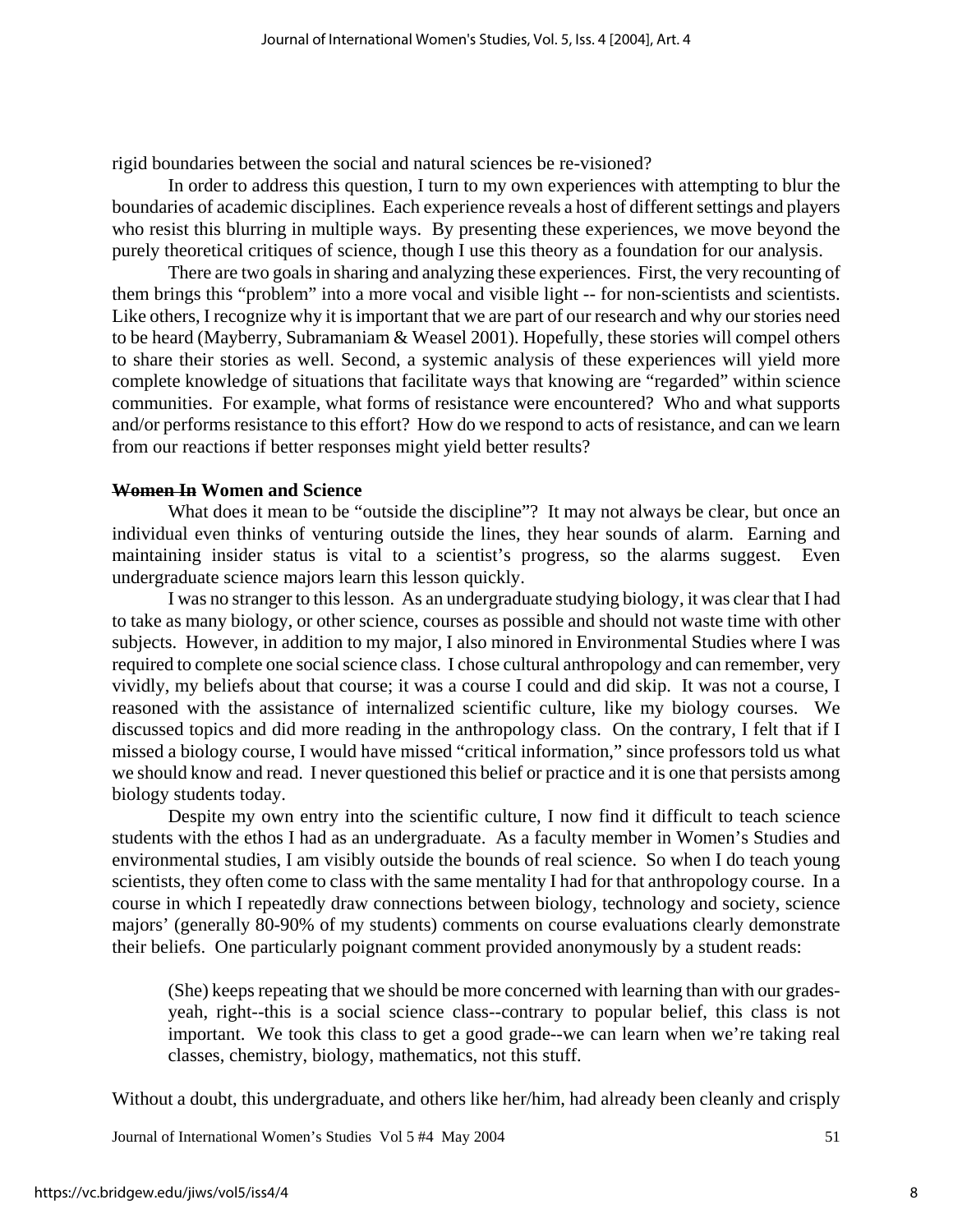indoctrinated into the culture of science. The faculty within this department, and the department itself, fostered this sort of mentality, as one recent experience clearly demonstrates.

Several years ago, I taught a course entitled Women and Science at the request of the biology department. The registered science students reported that they believed they were going to learn about famous women in science, rather than women and science, and that had compelled them to take the course. This came as little surprise since the biology department had advertised the course with flyers proclaiming a new course that would teach them about the famous women in science. By advertising it as women in science, they were telling students that there is no discrepancy, bias or discrimination within the natural sciences; only important players, some of whom were women. Other departments, such as chemistry, offer courses that focus on the participants in chemistry using a historical perspective (although students report that no women are included).

My first class, offered through biology, was composed almost entirely of women who were majoring in biology and even today it is primarily women who enroll in the class. The current situation is not surprising since the course is now offered through the department of Women's Studies where men tend not to venture. In effect, by keeping the course in Women's Studies rather than integrating it into the undergraduate science curriculum, the departments of natural science support the course only as an illegitimate one.

When the course was offered as a biology course, one male faculty member inquired "why do we need a course about women in science?" Experience suggests that if one individual asked the question, others were surely thinking it. This type of resistance to inclusion of "other" materials (e.g., women in science courses; sexuality, culture, race/ethnicity in medical training) is common, and yet seldom occurs in the reverse manner. For example, faculty members do not contest the fact that animal behavior is taught in biology rather than psychology. Science has claimed a domain and departments help preserve this domain as untouchable.

Undergraduate science majors emulate the department's divide and conquer mission. Students express, in their own ways, resistance to courses not "scientific" enough for them. While they may not have verbalized possible hesitations, let alone resistance, to learn about biases or inequities in science and technology, they were capable of expressing that their interest was only in learning about those famous women who made it in science (emphasis added). On the first day of the course, I always ask students to write down what they hope to learn in the class. Almost all want to learn about women scientists.

#### **Discussion**

Systemically, requirements for natural science programs are almost completely structured, and often consume nearly all of a student's educational time. Whether a student is consumed by her/his chemistry requirements—courses, labs, etc.—or by rigidly prescribed courses and clinical work in medical school, the results are the same. This structuring leaves little, if any time for material outside the discipline. Moreover, supremacy and overall virtue of their own discipline becomes clear when most/all of a student's study is housed within the discipline; courses outside are not required, and sometimes not encouraged, thus they are unimportant. Content from non-science courses is seldom, if ever, incorporated into the discipline's testing regime.

Natural science education programs promote a goal-oriented focus, which ultimately separates science disciplines from others that might use another model (e.g., inquiry based). A goaloriented focus has students concentrate on individual goals as being central to long-term goals. So,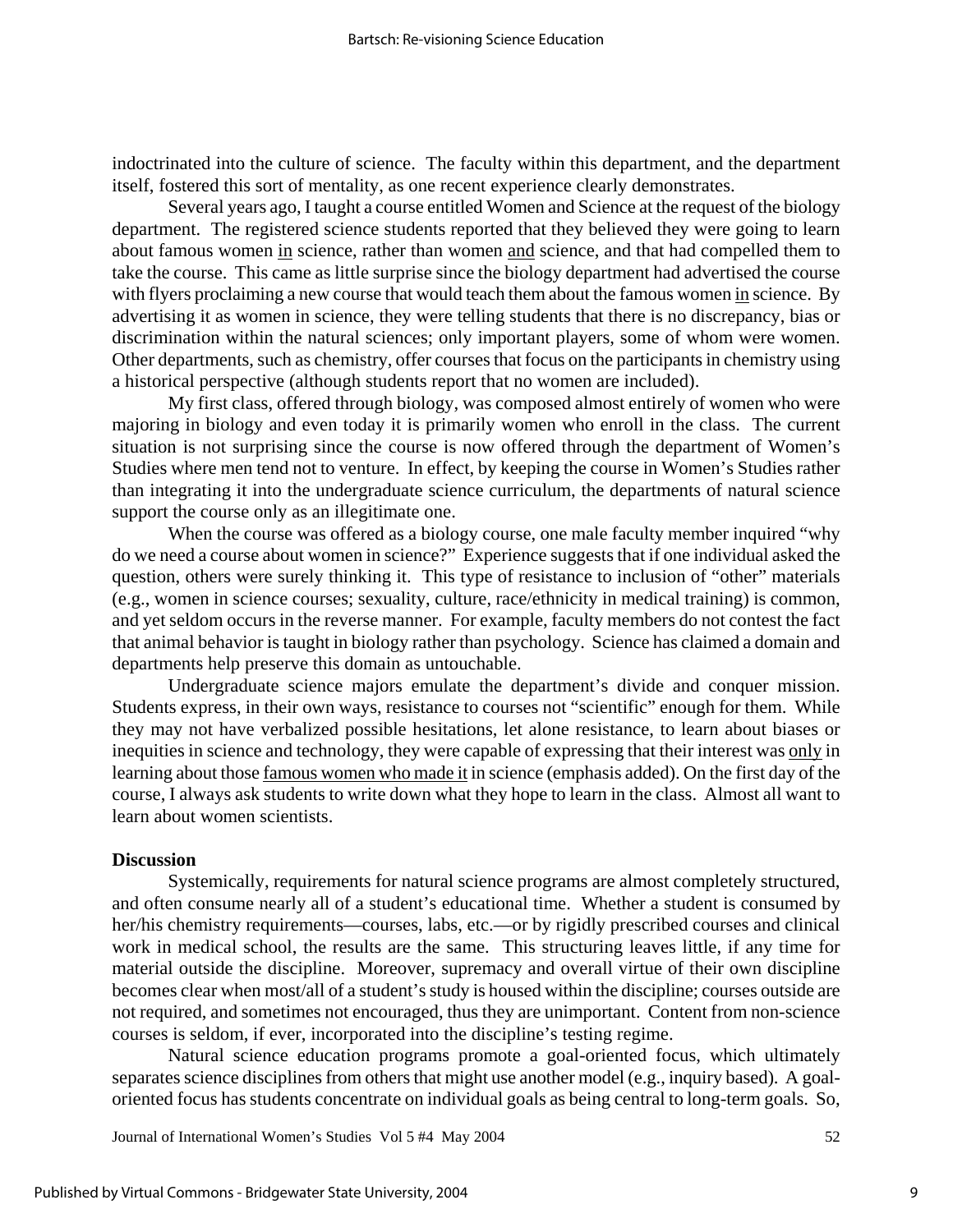if a student wants to be a scientist, s/he identifies the individual goals that must be accomplished. While I appreciate the importance of goal-orientation, such a focus has limitations with serious consequences for the populace. Clearly, the most important limitation involves a learned culture that fails to incorporate a social and human aspect of the world within the world of science and of scientists. Additionally, this structure virtually excludes non-science students from taking a science course. An "us-versus-them" mentality ultimately results.

It is clear that structures contribute to separating and ranking of disciplines. Interpersonal actions, such as socialization, also factor into this schism. For example, the faculty plays a key role in socializing our future scientists, engineers and doctors, often teaching the students how to exclude those "deemed" inappropriate. Whether or not the resulting separation of disciplines is a conscious goal is not the issue. The fact that this is the outcome is what seems important. Furthermore, by structuring major requirements that exclude the courses taught outside the natural sciences, departments and their members relegated non-science work as unacceptable. Structuring acceptable courses for majors takes place in all disciplines and is not limited to the natural sciences. In effect, the procedure not only defines a field by revealing what is and is not part of the discipline, but also excludes and marginalizes "others" by outlining how they differ from what is accepted. Evidently, the process of normalizing separation is relational, and involves interaction between individuals and institutions. This process simply validates and strengthens a system that literally separates disciplines and secures boundaries that keep them apart. Thus, goal-orientation is empowered, as is the "understanding" of what is important. Again, the problems arise out of and are maintained by both systemic and interpersonal arenas, and through their interactions with one another.

Given my, and others, attempts at bringing social and cultural issues to the sciences leaves me with serious concerns about the intense socialization of students into a science-only ethos. Science students are led to internalize a rigid culture where science is omnipotent. By the time we encounter them in a social science elective or exit course, we are seen and treated as the "other." In fact, if they take our classes and run into intense reading and writing loads, students make it all too clear that they do not have the time for this, especially in a non-science course. Even at the postgraduate level, for example where students are in medical training, learning about people who they will likely face in a physician's office strikes many doctors-in-training as unimportant; especially when they learn from peers that this material is not covered on their annual examination.

If problems occur at both the structural and interpersonal levels, then we must look for resolutions at both levels. For example, one of the best methods of re-visioning the disciplines involves incorporation of difference within our courses; and not by means of bringing in an "other" for the occasional, special guest lecture. Instead why not re-vision an educational system where breadth of knowledge, on the part of both the instructor and the student, is valued? This is not to suggest that specialization is no longer necessary. However, the professor of a given science course ought to be able and willing to present basic social and cultural issues, just as a social science professor ought to be able to give fundamental chemical or biological perspectives if relevant. Unfortunately, most are probably reluctant to engage in this type of cross-disciplinary teaching, especially if they feel ill equipped to do so, or if they receive little recognition or credit for doing this. Additionally, there is really no incentive, currently, for faculty to learn the material -- we are already successful in a system that rewards specialization and not breadth of knowledge. Some incentive at the structural level must be established in order to encourage faculty to seek further training. Neither structural incentives nor one faculty changing a course can create change on its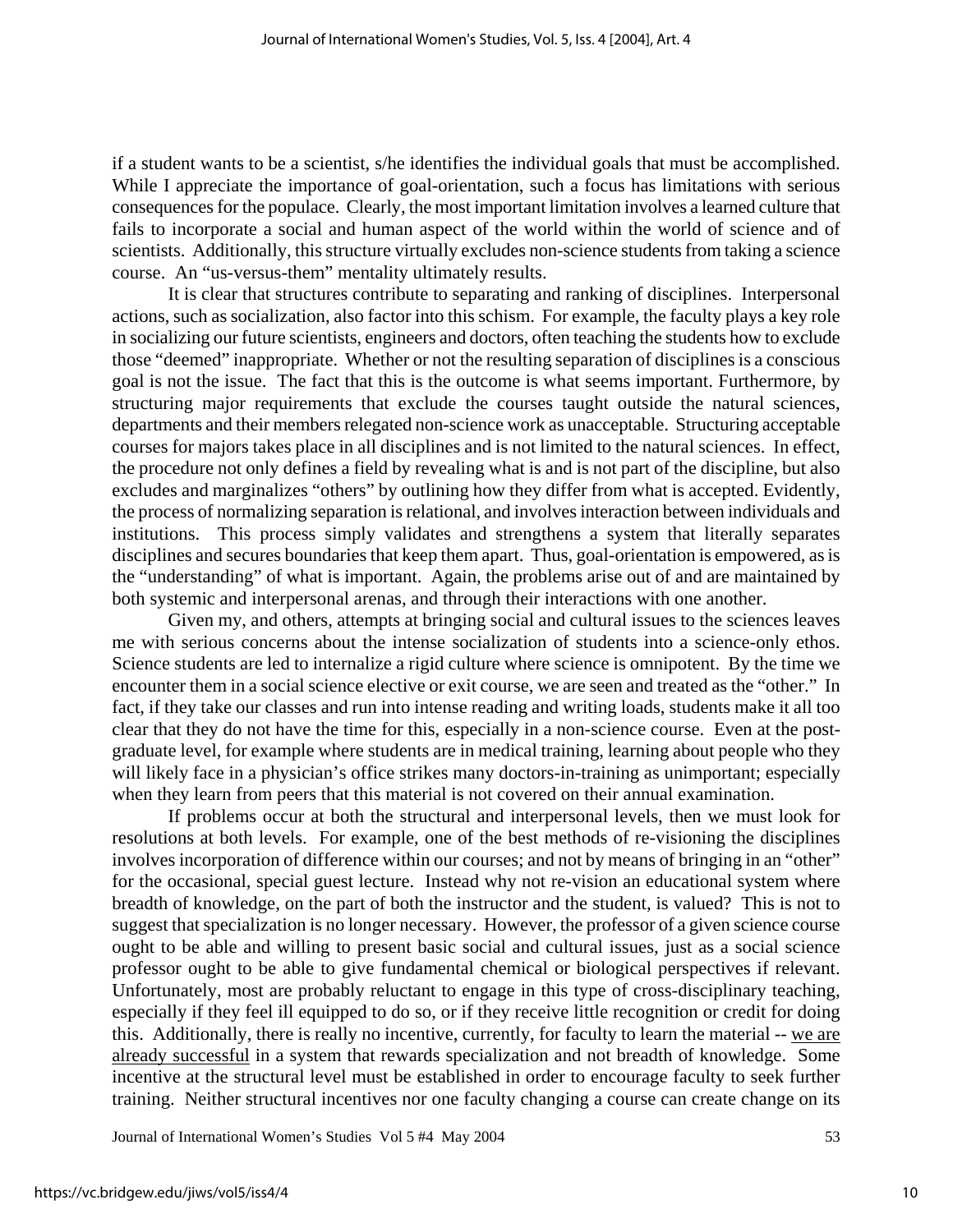own.

This analysis and the suggestions for change are predicated on the idea that science education focuses on "the development of the ability to think" (Bybee 1993:86). What seems dissonant is the current notion that science students can be trained to think (or recall) an/the answer without integrating social and scientific contexts.

Additionally, this evaluation rests with Thomas Kuhn's (1962/70) belief that "mature science" withstands "scientific revolutions" by transforming paradigms. Kuhn argued that most, if not all, revolutions occur as a result of some crisis. In his context as well as mine, crisis refers to progress, contestation, inventions, or even proof that an old paradigm is no longer sufficient. These crises may be generated within a scientific community that ultimately goes through revolutionary changes. Or, a discovery in chemistry, and maybe even political science, might generate a crisis in a third department where economics or globalization are taught. Regardless of the origins, a crisis "suppl[ies].... a self-correcting mechanism which ensures that the rigidity of normal science will not forever go unchallenged" (Kuhn 1970: 181).

Today academics work within fairly isolated arenas, and perhaps we do so out of a fear of challenge. Fundamentally, this isolation is our modern crisis, and it is time for change, especially in science education where both thought models, inquiry based and goal orientation, must be integrated. Incorporating an inquiry-based model with the goal-orientation model would train more science and medical students to consider how their trade impacts, both positively and negatively, the world around them. An incorporated model will produce new perspectives and methods that lead to changes in models, experimental subjects and interpretation of data.

## **References**

Barr, J. & Birke, L. (1998). *Common Science? Women, Science and Knowledge*. Bloomington and Indianapolis: Indiana University Press.

- Barton, A.C. (1998). *Feminist Science Education*. New York: Teachers College Press.
- Bloom, F. E. (1997). "Future Imperfect and Tense," *Science* 275, 907.
- Bybee, R. W. (1993). *Reforming Science Education: Social Perspectives & Personal Reflections.* New York and London: Teachers College Press.
- Fausto-Sterling, A. (1997). "Feminism, Science and Technology: What Should We Teach Our Students? Plenary Session, National Women's Studies Association 18th Annual Conference, June 1997.

----- (1995). "Gender, race and nation" in J. Terry & J. Urla (Eds.), *Deviant Bodies*. Bloomington and Indianapolis: Indiana University Press.

Fine, M. (1993). "Working the Hyphens: reinventing self and other in qualitative research" pp. 70-82 in N. Denzin & Y. Lincoln (Eds*.), Handbook of Qualitative Research*. Thousand Oaks, CA: Sage.

- Gould, S. J. (1981*). The Mismeasure of Man*. New York: W.W. Norton.
- Hall, S. (1991). "Ethnicity and Identity," *Radical America* 3, 9-22.
- Haraway, D. (1997*). Modest\_Witness@Second\_Millennium.FemaleMan©\_Meets\_ OncoMouse<sup>™</sup>.* New York: Routledge.
- Harding, S. (1998*). Is Science Multicultural?* Bloomington and Indianapolis: Indiana University Press.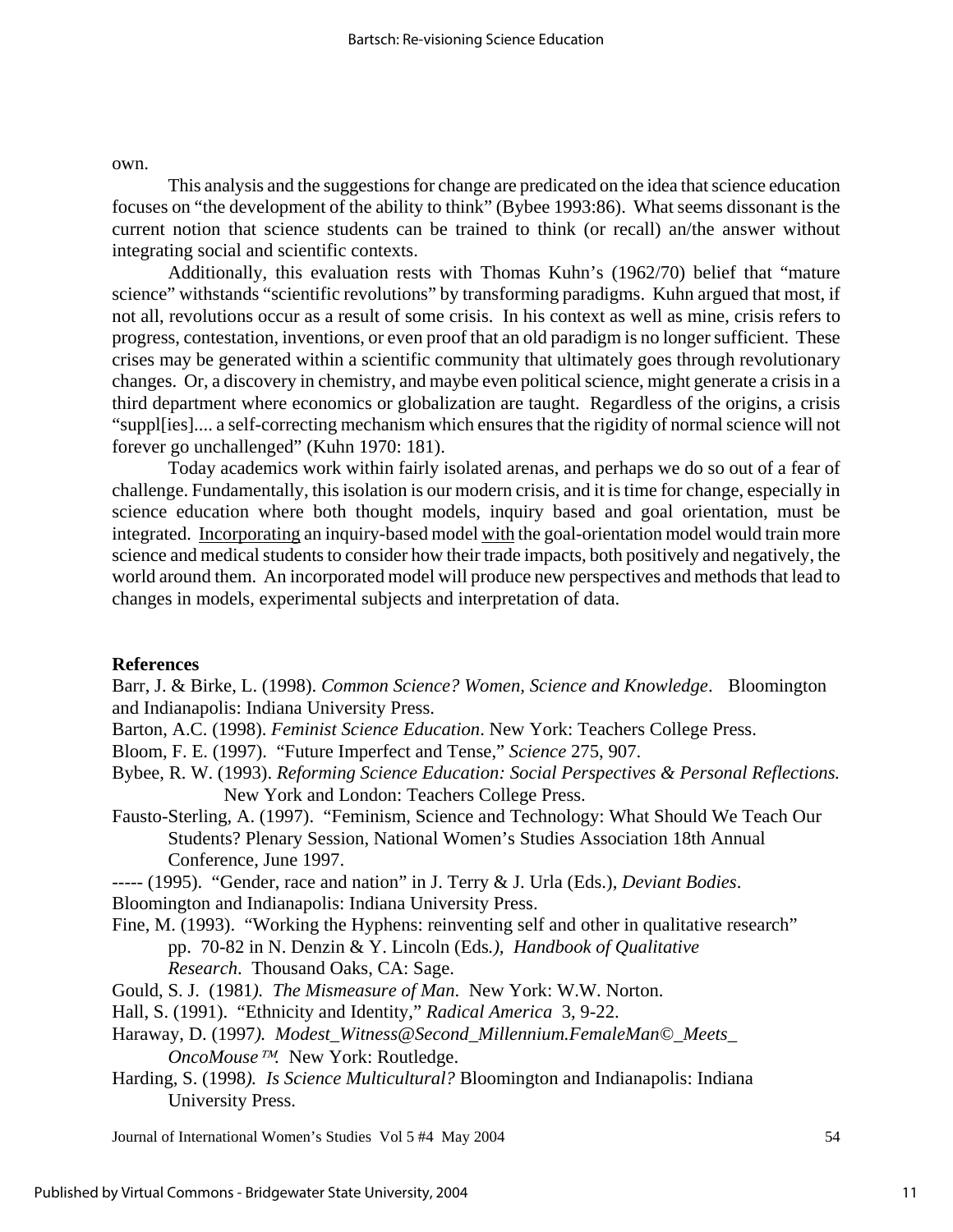-----. (1991). *Whose Science ?Whose Knowledge*. Ithaca and London: Cornell.

- Holden, C. (1996). "Highly cited women in science." *Science* 271, 295.
- hooks, b. (1990). *Yearning: Race, gender, and cultural politics*. Boston: South End.
- Keller, E. F. (1998). Kuhn, feminism, and science. *Configurations* 6, 15-19.
- -----. (1985). *Reflections on Gender and Science*. New Haven and London: Yale University Press.
- Kierstead, D., D'Angostino, P., & Dill, H. (1988). Sex role stereotyping of college professors: Bias in students' ratings of instructors. *Journal of Educational Psychology* 80(3), 342- 344.
- Kuhn, T. S. (1962/1970). *The Structure of Scientific Revolutions*. Second Edition. Chicago: University of Chicago Press.
- Lafollette, M. C. (1998). "The Transforming Political Landscape for Science Communication: Challenges for the Future." *Science Comunication* 20, 5-13.
- Longino, H. (1996). "Subjects, power and knowledge: description and prescription in feminist philosophies of science" pp. 264-279 in E. F. Keller and H. E. Longino (Eds.), *Feminism & Science*. Oxford: Oxford University Press.
- Mayberry, M., Subramaniam, B. & Weasel, L. (2001). *Feminist Science Studies: A New*
- *Generation*. New York and London: Routledge.

Mayberry, M. & Rees, M.N. (1999). "Feminist Pedagogy, Interdisciplinary Praxis, and Science

Education" pp. 193-214 in M. Mayberry and E.C. Rose (Eds.), *Meeting the Challenge:* 

*Innovative Feminist Pedagogies in Action*. London and New York: Routledge.

- Mayberry, M. & Rees, M.N. (1997). "Feminist Pedagogy, Interdisciplinary Praxis, and Science Education." *NWSA Journal* 9, 57 – 75.
- Mintzes, J J., Wandersee, J.H. & Novak, J.D. (1998). *Teaching Science for Understanding: A Human Constructivist View*. San Diego and London: Academic Press.
- National Research Council (NRC). (1996*). National Science Education Standards*. Washington, D.C.:National Academy Press.
- Petersen, A. (1996). "Research, Education, and America's Future," *Science* 274, 159.
- Rosser, S. V. (1997*). Re-Engineering Female Friendly Science.* New York: Teachers College Press.
- ----- (1995). *Teaching the Majority: Breaking the Gender Barrier in Science, Mathematics and Engineering.* New York: Teachers College Press.

Schiebinger. L. (1999*). Has Feminism Changed Science?* Cambridge, MA: Harvard University Press.

Seymour, E. & Hewitt, N.M. (1994*) Talking About Leaving: Factors Contributing to High* 

*Attrition Rates Among Science, Mathematics and Engineering Undergraduate Majors*. Boulder, CO: University of Colorado.

- Shepherd, L. J. (1993*). Lifting the Veil: The Feminine Face of Science*. Boston and London: Shambhala.
- Tavris, C. (1993*). The Mismeasure of Woman*. New York: Simon & Schuster.

US Department of Education, National Center for Education Statistics (2003). *Digest of Education Statistics, 2002* (NCES 2003-060).

Wilson, L. S. (1995). "Tacit Discrimination and Overt Harassment: The Toll on Women, Minorities and the Nation," pp. 255-260 in Deborah C. Fort (Ed.) *A Hand Up: Women*